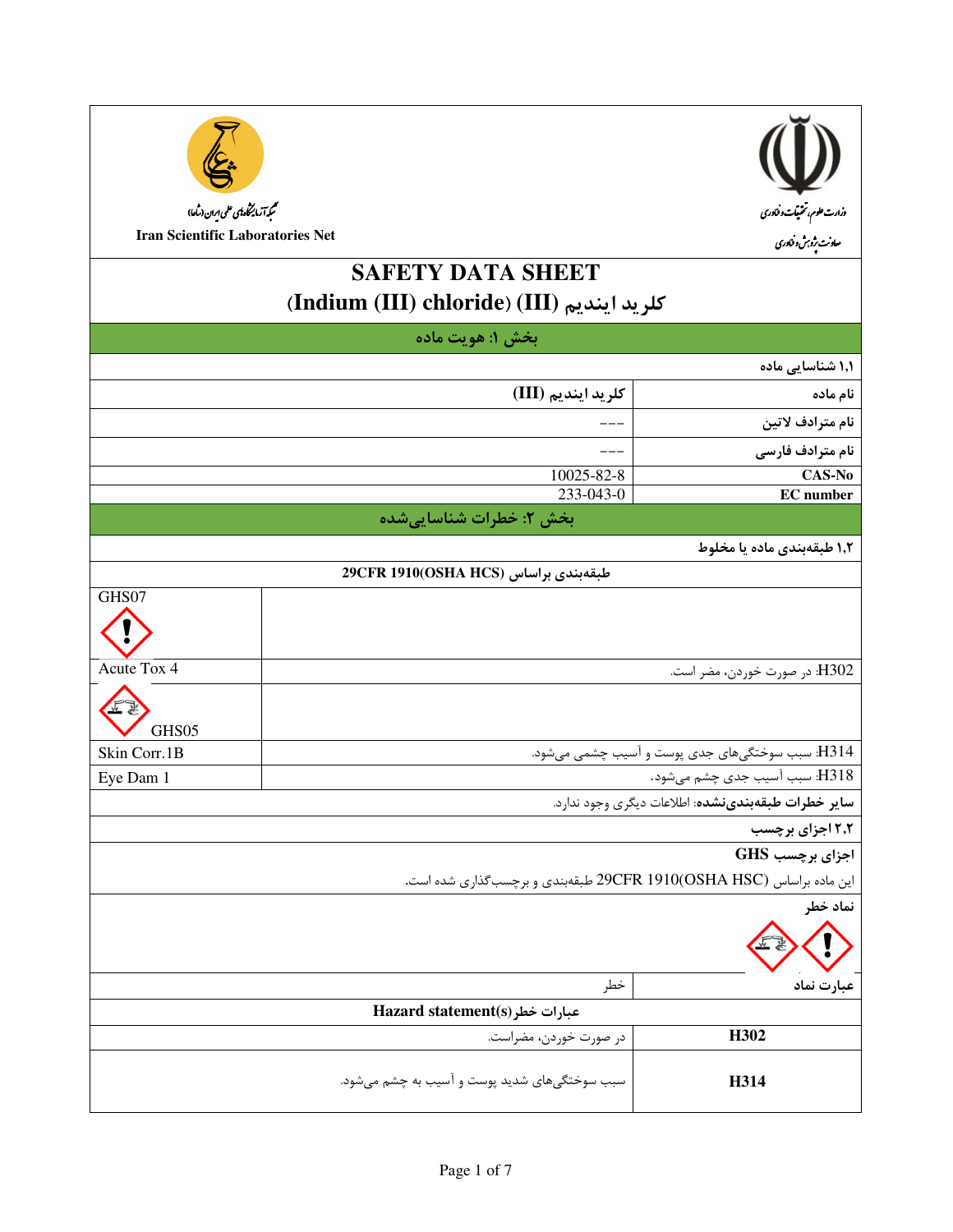| Precautionary statement(s) عبارات احتياط                                                        |                                  |  |
|-------------------------------------------------------------------------------------------------|----------------------------------|--|
| گرد و غبار، فیوم، گاز، میست، بخار و اسپری این ماده را استنشاق نکنید.                            | <b>P260</b>                      |  |
| در صورت مواجهه پوست(مو)، فورا همه لباسهای آلوده را درآورید. پوست را با آب بشویید یا دوش بگیرید. | $P303 + P361 + P353$             |  |
| در صورت خوردن، دهان را بشوييد. وادار به استفراغ نكنيد.                                          | $P301 + P330 + P331$             |  |
| در صورت مواجهه چشمی، چشمها را به مدت چند دقیقه با احتیاط بشوئید. در صورت وجود لنزهای تماسی و    | P305+P351+P338                   |  |
| امکان راحت درآوردن، آنها را از چشم خارج نمایید. به شستن ادامه دهید.                             |                                  |  |
| بەصورت قفلشده انبار شود.                                                                        | <b>P405</b>                      |  |
| ماده يا ظرف محتوى آن را مطابق با قوانين موجود، دفع كنيد.                                        | <b>P501</b>                      |  |
| D2B: مادەی سمی کە سبب سایر اثرات سمی میشود.                                                     |                                  |  |
| ا ماده خورنده: $\mathrm{E}% _{t}\left( t_{0}\right)$                                            | طبقهبندى براساس استاندارد كانادا |  |
|                                                                                                 | (WHMIS)                          |  |
| قابليت اشتعال= ٠<br>سلامتی (اثرات حاد)= ۳<br>خطر فيزيكي= ١                                      | دستەبندى HMIS (درجەبندى ۴−۰)     |  |
|                                                                                                 | ۳٫۲ سایر خطرات                   |  |
| كاربردى ندارند.                                                                                 | نتایج ارزیابی vPvB.PBT           |  |
| بخش ٣: اطلاعات در مورد تركيب /اجزاء                                                             |                                  |  |
| مواد                                                                                            | ویژگی شیمیایی                    |  |
| 10025-82-8 Indium (III) chloride anhyarous                                                      | <b>CAS#Description</b>           |  |
| $233 - 043 - 0$                                                                                 | <b>EC-No</b>                     |  |

### بخش ۴: اقدامات کمکهای اولیه

۱٫۴ تشریح اقدامات کمکهای اولیه

**توصیه عمومی:** فورا همه لباسهای آلوده شده به ماده را درآورید

**در صورت تنفس**: هوای تازه تامین کنید. در صورت نیاز، به مصدوم تنفس مصنوعی بدهید. او را گرم نگه دارید. فوراً به پزشک مراجعه کنید.

**در صورت مواجههی پوستی:** فوراً پوست را بهطور کامل با آب و صابون شسته و آبکشی کنید. فوراً به پزشک مراجعه کنید.

**در صورت مواجههی چشمی:** چشمهای باز را برای چند دقیقه زیر آب جاری شستشو دهید. سپس با پزشک مشورت کنید.

**در صورت خوردن**: درمان پزشکی دریافت شود.

اطلاعات براي يزشك

**۲٫۴ مهم ترین علائم و اثرات حاد و تاخیری:** سبب سوختگیهای جدی پوست می شود. سبب آسیب جدی چشم میشود.

۳٫۴ شاخص مراقبت پزشکی فوری و درمانهای خاص مورد نیاز: اطلاعات بیش تری در دسترس نیست.

### بخش ۵: روشهای اطفاءحریق

۱٫۵ مادەي خاموش *ك*نندە

م**ادهی خاموش کنندهی مناسب**: این ماده قابل اشتعال نیست. از روشهای اطفای حریق که برای محصور کردن حریق مناسبند، استفاده شود.

۲٫۵خطرات خاص ناشی از ماده یا مخلوط:

در صورت حريق اين ماده، مواد زير آزاد ميشوند: فيوم اكسيد فلزي. كلريد هيدروژن (HCl)

**۳٫۵ توصیه برای آتشنشانان**: رسپیراتور (تجهیزات تنفسی) خودتامین پوشیده شود. لباس کامل حفاظتی غیرقابل نفوذ پوشیده شود.

بخش ۶: اقدامات لازم در زمان نشت و ریزش تصادفی

۱٫۶ احتیاطهای فردی،تجهیزات حفاظتی و رویههای اضطراری:

تجهیزات حفاظت فردی پوشیده شوند. افراد فاقد تجهیزات حفاظت فردی را از محل دور نگهدارید. تهویهی کافی را برای محیط فراهم کنید.

۲٫۶ احتیاطهای زیست محیطی: اجازه ندهید ماده بدون مجوزهای دولتی لازم در محیط رها شود.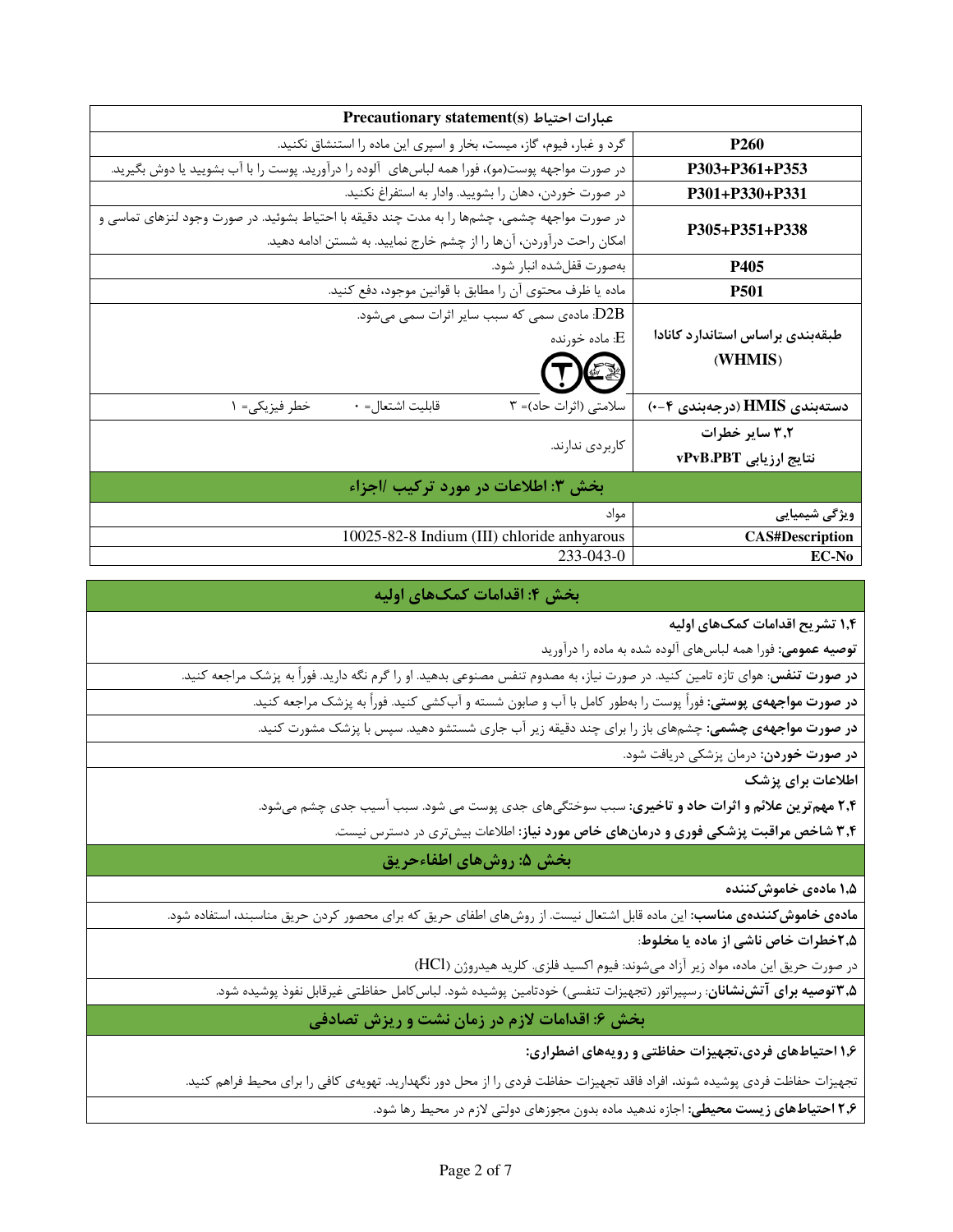۳٫۶ روشها و وسایل برای رفع آلودگی و پاکسازی: از عامل خنثی کننده استفاده شود. ماده آلوده را بهعنوان ماده زائد مطابق با بخش ۱۳ دفع نمایید. تھویەی کافی تامین شود.

۴٫۶ پیشگیری ازخطرات ثانویه: الزام خاصی وجود ندارد.

۵٫۶ منابع برای سایر بخشها: برای اطلاع از حمل ایمن ماده، بخش ۷٫ا ببینید.

برای اطلاع از وسایل حفاظت فردی، بخش ۸ را ببینید. برای اطلاع از نحوهی دفع، بخش ۱۳را ببینید.

# بخش ۷: حمل و انبار

**۱٫۷ احتیاطات برای حمل ایمن:** تحت گاز حفاظتی خشک، حمل شود. ظرف را بهصورت محکم مهر و موم شده نگهداری کنید. ظروفی که در آنها محکم بستهشده را در محیط سرد و خشک ذخیره کنید. تهویهی کافی را برای محیط فراهم کنید.

۲٫۷ اطلاعاتی دربارهی حفاظت دربرابر انفجار یا آتش: این ماده قابل اشتعال نیست.

۳٫۷ شرایط انبار ایمن شامل مواد ناسازگار:

**الزامات برای ظروف و اطاقها**: الزامات خاصی وجود ندارد.

**اطلاعات برای انبارنمودن ماده در انبار مشترک**: دور از آب/رطوبت انبار شود. با اسیدها انبار نشود. در برابر آب و رطوبت محافظت شود.

۴٫۷ سایر اطلاعات دربارهی شرایط انبار: تحت گاز بی اثر خشک، ذخیره شود.

این ماده به رطوبت حساس است. ظروف را بهصورت مهر و مومشده نگهداری کنید. ظروف به خوبی مهر و موم شده را در شرایط سرد و خشک انبار کنید.

## بخش ٨: كنترلهاى مواجهه /حفاظت فردى

۱٫۸ اطلاعات بیش تر دربارهی طراحی سیستم تهویه:

تهویهی موضعی باید متناسب با مواد شیمیایی خطرناک طراحی و متوسط سرعت دهانهی هود حداقل ۱۰۰ft/minدر نظر گرفته شود.

٢,٨عوامل كنترل

حدود مجاز مورد نیاز در محیط کار براساس الزامات ایران (۱۳۹۱):

OEL-TWA=0.1 mg/m<sup>3</sup> ایندیوم و ترکیبات آن

۳٫۸ کنترلهای مواجهه:

تجهيزات حفاظت فردى

**روشهای بهداشتی و حفاظتی عمومی**: باید اقدامات پیشگیرانه معمول برای استفاده از مواد شیمیایی دنبال شود. لباس حفاظتی جداگانه انبار شود. ماده را دور از مواد غذایی و آشامیدنی نگهداری کنید. فوراً تمامی لباسهای آلوده و کثیف را بردارید. دستها را قبل از استراحت و در پایان کار بشوئید. از مواجهه ماده با چشمها و پوست خودداری شود. شرایط محیط کار ارگونومیک را فراهم سازید.

تجهیزات تنفسی: وقتی غلظتهای زیادی از این ماده در محیط وجود دارد، از وسیلهی حفاظت تنفسی مناسب استفاده نمایید.

### فیلتر توصیه شده برای استفاده کوتاه مدت:

به عنوان پشتیبانی برای کنترلهای مهندسی از رسپیراتور دارای کارتریج (P100(USA یا P3(EN 143) استفاده نمایید.

برای مشخص شدن نیاز به استفاده از رسپیراتورهای تصفیه هوا باید ارزیابی ریسک انجام شود. فقط از وسایل حفاظتی آزمایش شده و مورد تایید استانداردهای دولتى استفاده نماييد

حفاظت دستها:استفاده از دستکشهای غیرقابل نفوذ. قبل از استفاده از دستکشهای حفاظتی، مناسببودن آنها را بررسی کنید.

انتخاب دستكش۵ای مناسب نه تنها به جنس آنها، بلكه به كيفيت آنها نيز بستگي دارد. اختلاف كيفيت دستكش سازندگان متفاوت را بايد مد نظر داشت. جنس دستكشها: لاستيك نيتريل، NBR

مدت زمان نفوذ دستكش: مشخص نشده است.

**حفاظت چشم:** گاگلهای محکم بدون محل نفوذ، حفاظ کامل صورت.

حفاظت بدن: لباس كار حفاظتى

توجه: در زمینه انتخاب و استفاده از وسایل حفاظت فردی، رعایت کلیه موارد مندرج در "آییننامه وسایل حفاظت فردی" مصوب ۱۳۹۰/۳/۲۱ شورای عالی حفاظت فنی و بهداشت کارایران، الزامی است.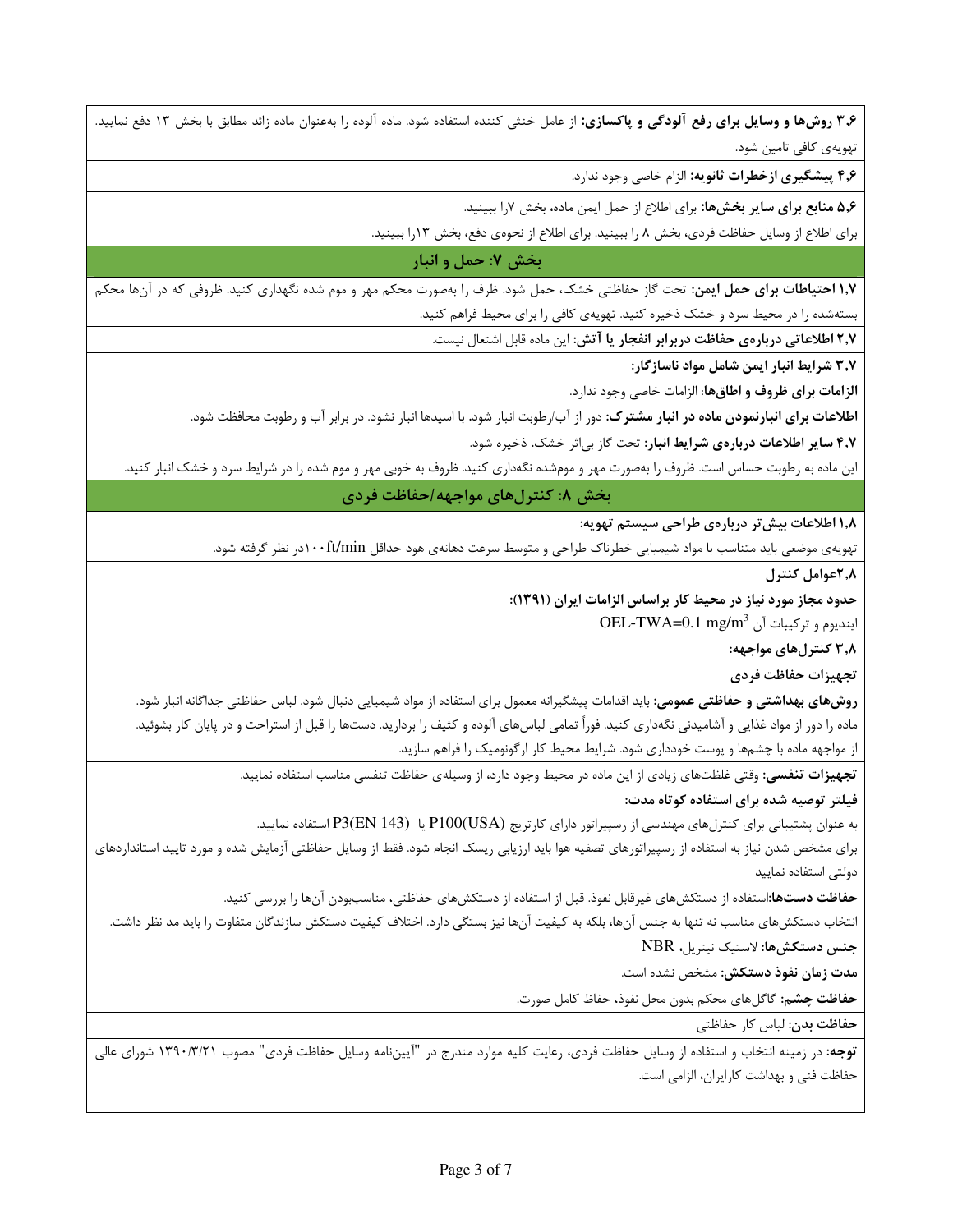| بخش ۹: خصوصیات فیزیکی و شیمیایی                                                           |                                                      |
|-------------------------------------------------------------------------------------------|------------------------------------------------------|
| ۱٫۹ اطلاعات اساسی خصوصیات فیزیکی و شیمیایی                                                |                                                      |
| ظاهر                                                                                      | شکلهای مختلف (پودری/کلوخهای/کریستالی/ دانهای و غیره) |
| رنگ                                                                                       | سفيد                                                 |
| بو                                                                                        | بدون بو                                              |
| حد آستانهی بو                                                                             | مشخص نشده است.                                       |
| pH                                                                                        | كاربردي ندارد.                                       |
| نقطهي ذوب                                                                                 | 586°C (1087°F)                                       |
| نقطەي جوش                                                                                 | 800°C (1472°F)                                       |
| دمای تصعید                                                                                | 300°C (572°F)                                        |
| قابليت اشتعال (جامد،گاز)                                                                  | مشخص نشده است.                                       |
| نقطه اشتعال                                                                               | 73°C (163°F)                                         |
| دمای آتشگیری                                                                              | مشخص نشده است.                                       |
| دمای تجزیه                                                                                | مشخص نشده است.                                       |
| دمای خود اشتعالی                                                                          | مشخص نشده است.                                       |
| خطر انفجار                                                                                | مشخص نشده است.                                       |
|                                                                                           | حد پایین: مشخص نشده است.                             |
| محدودهى قابل انفجار                                                                       | حد بالا: مشخص نشده است.                              |
| فشار بخار                                                                                 | كاربردى ندارد.                                       |
| $20^{\circ}$ C دانسیته در دمای                                                            | 3.46 g/cm <sup>3</sup> (28.874 Ibs/gal)              |
| دانسیتەی نسبی                                                                             | مشخص نشده است.                                       |
| دانسيتەي بخار                                                                             | كاربردي ندارد.                                       |
| نسبت تبخير                                                                                | كاربردى ندارد.                                       |
| حلاليت در آب                                                                              | واكنش مى دهد.                                        |
| ضريب تفكيك (n-Octanol/Water)                                                              | مشخص نشده است.                                       |
|                                                                                           | Dynamic: كاربردى ندارد.                              |
| ويسكوزيته                                                                                 | Kinematic: كاربردى ندارد.                            |
| بخش ۱۰: پایداری و واکنش پذیری                                                             |                                                      |
| <b>۱٬۱۰ واکنش پذیری:</b> اطلاعاتی شناخته نشده است.                                        |                                                      |
| ۲٫۱۰ پایداری شیمیایی: تحت شرایط توصیهشده برای انبار، پایدار است.                          |                                                      |
| ۳٫۱۰ تجزیهی حرارتی /شرایطی که باید ازآن دوری شود:                                         |                                                      |
| اگر تحت شرایط مورد توصیه، انبارشده و مورد استفاده قرار گیرد، تجزیهی حرارتی اتفاق نمی فتد. |                                                      |
| ۴٫۱۰ واکنشهای احتمالی خطرناک: موردی شناخته نشده است.                                      |                                                      |
| ۵٬۱۰ شرايط اجتناب: اطلاعاتي موجود نيست.                                                   |                                                      |
| ۶٬۱۰ مواد ناسازگار: اسیدها، آب/رطوبت.                                                     |                                                      |
| ۷٬۱۰ محصولات خطرناک حاصل از تجزیه: فیوم اکسید فلزی.کلرید هیدروژن (HCl).                   |                                                      |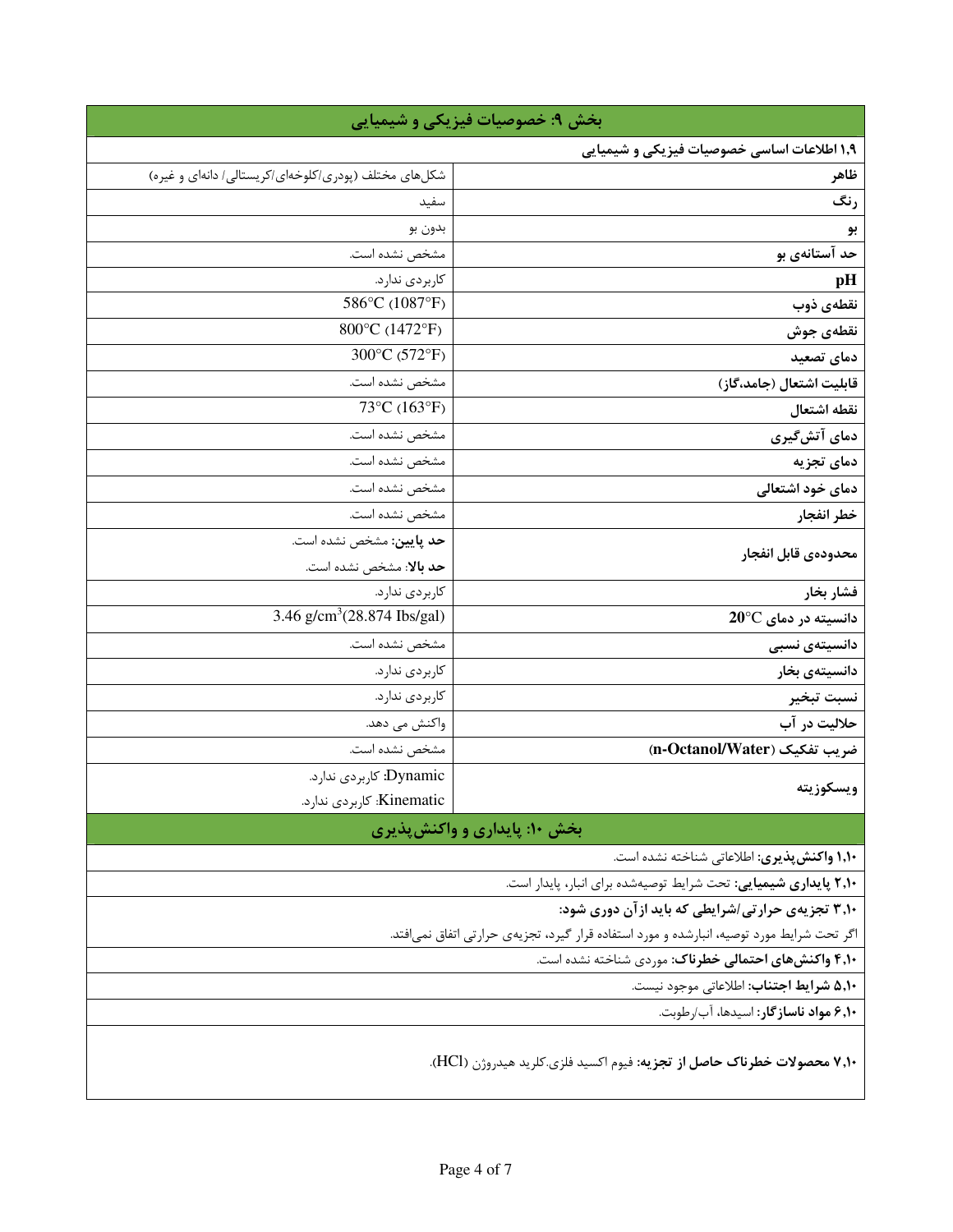### بخش ١١: اطلاعات سمشناسي

۱٬۱۱ اثرات سم شناسی

**سمیت حاد**: خوردن این ماده، مضراست. بلع این ماده منجر به اثر خورندگی قوی در دهان و گلو شده و خطر سوراخشدگی مری و معده را بهدنبال خواهد داشت. RTECS محتوى اطلاعاتي در مورد سميت حاد اين ماده است.

### $-$  :LD50 / LC50

تحریک یا خورندگی پوست: سبب سوختگیهای شدید پوست میشود.

تحریک یا خورندگی چشم: سبب آسیب جدی چشم میشود.

<mark>حساسیت:</mark> اثراتی، شناخته نشده است..

اثر موتاژن بر سلول جنسی:RTECS محتوی اطلاعاتی در مورد جهشزایی این ماده است.

سرطان زايي (Carcinogenicity):

در مورد خصوصیات سرطانزایی این ماده اطلاعات طبقهبندی شده توسط EPA,IARC,OHSA,NTP,ACGIH وجود ندارد.

سمیت تولید مثل: RTECS شامل اطلاعاتی دربارهی سمیت تولیدمثل توسط این ماده است.

سمیت ارگانهای خاص هدف– مواجههی تکراری: اثراتی شناخته نشده است.

سمیت ارگانهای خاص هدف- یک بار مواجهه: اثرات<sub>ی</sub> شناخته نشده است.

خطر آسپیراسیون:اثراتی شناخته نشده است.

سمیت مزمن تا تحت حاد: RTECS شامل اطلاعاتی دربارهی سمیت دزهای متفاوت این ماده است.

ا**طلاعات سم٬شناسی بیش تر**: براساس اطلاعات ما در مورد سمیت حاد و مزمن این ماده بهطور کامل تحقیق نشده است.

### بخش ١٢: اطلاعات زيست محيطي

1,1٢ سميت

**سمیت برای آبزیان**:اطلاعات تکمیلی بیشتری در دسترس نیست.

۲٫۱۲ مقاومت و تجزیهپذیری: اطلاعات تکمیلی بیشتری در دسترس نیست.

**۳٫۱۲ احتمال تجمع زیستی:** اطلاعات تکمیلی بیشتری در دسترس نیست.

۰۱**۲, انفوذ در خاک:** اطلاعات تکمیلی بیشتری در دسترس نیست.

۵٬۱۲ اطلاعات زیستی بیش تر

**نکات عمومی**: اجازه ندهید ماده بدون مجوزهای دولتی لازم در محیط رها شود. از انتقال این ماده به محیط زیست اجتناب کنید.

۶٫۱۲ نتایج ارزیابی vPvB،PBT: کاربردی ندارد.

#### بخش ١٣: ملاحظات دفع

۱٬۱۳ روشهای دفع مواد زائد

**توصیه:** برای دفع صحیح با مراجع قانونی مشورت کنید.

**بستهبندي مواد آلوده:** بايد برطبق الزامات قانوني موجود انجام شود.

"برای اطلاع از کلیهی ضوابط و قوانین دفع مواد در کشور به قانون مدیریت پسماندها مصوبه ۱۳۸۳ مجلس شورای اسلامی و آئیننامه اجرایی قانون مدیریت پسماندها مصوبه ۱۳۸۴ هیات دولت مراجعه شود".

| ّ بخش ١٤: اطلاعات حمل و نقل                             |                         |  |
|---------------------------------------------------------|-------------------------|--|
| UN3260                                                  | UN number               |  |
|                                                         | <b>IMDG-IATA-DOT</b>    |  |
| Corrosive solid, acidic, inorganic, n.o.s (Indium (III) | UN proper shipping name |  |
| chloride anhydrous)                                     | <b>DOT</b>              |  |
| CORROSIVE SOLID, ACIDIC, INORGANIC, N.O.S.              | <b>IMDG-IATA</b>        |  |
| Indium (III) chloride anhydrous)                        |                         |  |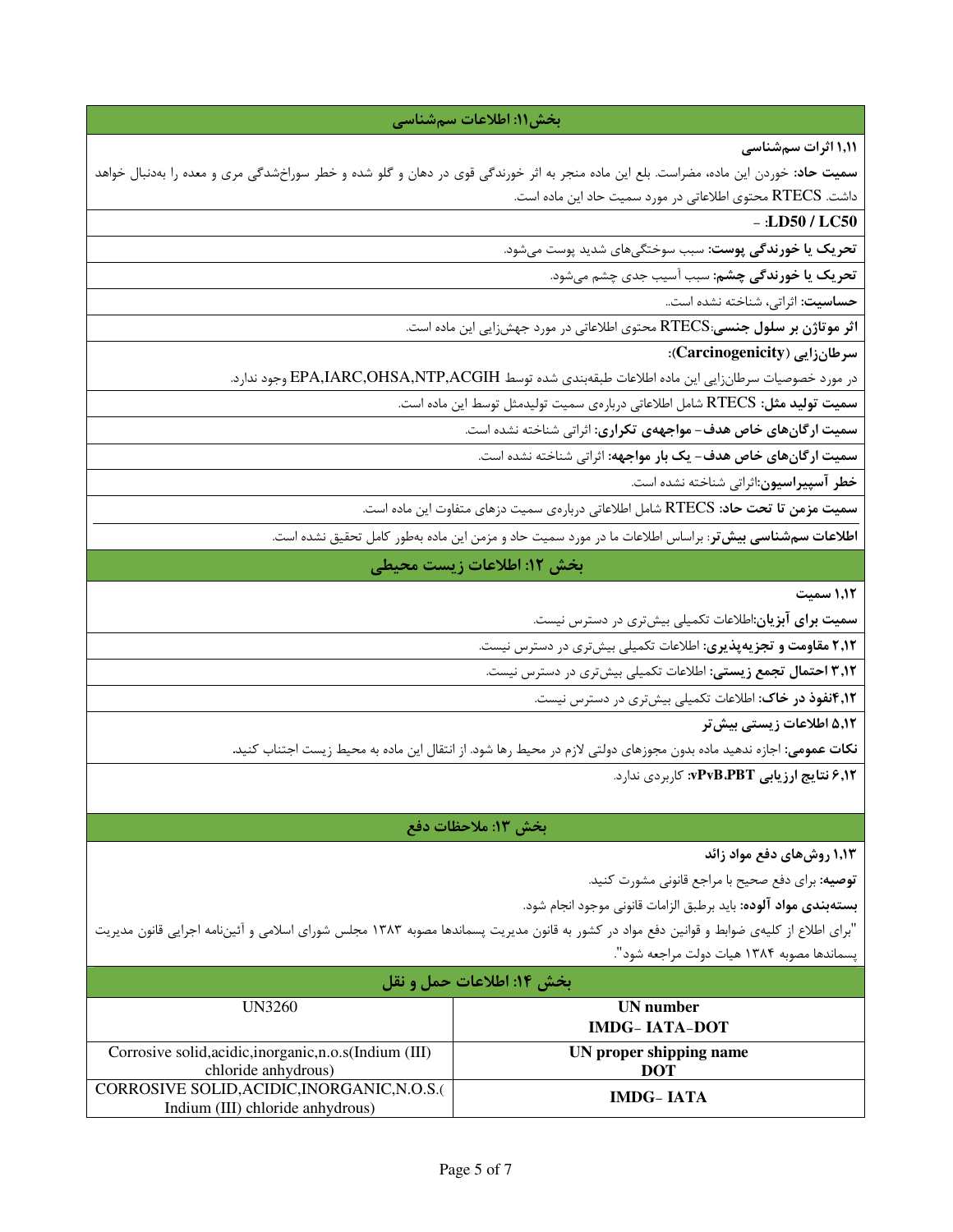| Class: 8 Corrosive substances<br>Label:8<br>Class: 8(C2) Corrosive substances<br>Label:8                                                                     | Transport hazard class(es)<br><b>DOT</b>                                                                        |                                                           |                 |
|--------------------------------------------------------------------------------------------------------------------------------------------------------------|-----------------------------------------------------------------------------------------------------------------|-----------------------------------------------------------|-----------------|
| Class: 8 Corrosive substances<br>Label:8                                                                                                                     | <b>IMDG-IATA</b>                                                                                                |                                                           |                 |
| $\mathbf{I}$                                                                                                                                                 | Packaging group<br><b>DOT-IATA-IMDG</b>                                                                         |                                                           |                 |
| كاربردى ندارد.                                                                                                                                               | خطرات محيطي                                                                                                     |                                                           |                 |
| هشدار: مواد خورنده                                                                                                                                           | احتیاطهای خاص برای استفاده کننده                                                                                |                                                           |                 |
| $F-A.S-B$                                                                                                                                                    | <b>EMS Number</b>                                                                                               |                                                           |                 |
| اسيدها                                                                                                                                                       | گروههای جداسازی                                                                                                 |                                                           |                 |
| كاربرد ندارد.                                                                                                                                                | حمل عمدهای براساس الزامات<br>Annex II of MARPOL73/78 and the IBC code                                           |                                                           |                 |
|                                                                                                                                                              | اطلاعات بيش تر حمل ونقل                                                                                         |                                                           |                 |
| خير                                                                                                                                                          | <b>DOT</b>                                                                                                      |                                                           |                 |
|                                                                                                                                                              | آلاينده دريايي(DOT)                                                                                             |                                                           |                 |
| UN3260, Corrosive solid, acidic, inorganic, n.o.s<br>(Indium (III) chloride anhydrous)8,II                                                                   | <b>UN</b> "Model Regulation"                                                                                    |                                                           |                 |
|                                                                                                                                                              | بخش ۱۵: اطلاعات قانونی                                                                                          |                                                           |                 |
| ۱٬۱۵ قوانین خاص ایمنی، بهداشتی و زیست محیطی برای این ماده یا مخلوط:<br>اجزای برچسب GHS: این ماده بر اساس( OSHA HCS)29CFR 1910 طبقهبندی و برچسبگذاری شده است. |                                                                                                                 |                                                           |                 |
|                                                                                                                                                              |                                                                                                                 | ۲٫۱۵ ارزیابی ایمنی شیمیایی: برای این ماده انجام نشده است. |                 |
|                                                                                                                                                              | <b>۳٬۱۵ اطلاعات در مورد محدودیت استفاده:</b> این ماده باید فقط توسط افراد صلاحیتدار فنی مورد استفاده قرار گیرد. |                                                           |                 |
| ۴٬۱۵ تصاویر خطر<br>عبارت نماد: خطر                                                                                                                           |                                                                                                                 |                                                           |                 |
|                                                                                                                                                              |                                                                                                                 |                                                           | ۵٬۱۵ عبارات خطر |
|                                                                                                                                                              | در صورت خوردن، مضراست.                                                                                          | H302                                                      |                 |
|                                                                                                                                                              | سبب سوختگیهای شدید پوست و آسیب به چشم میشود.                                                                    | H314                                                      |                 |
|                                                                                                                                                              |                                                                                                                 | ۶٬۱۵ عبارات احتياط                                        |                 |
|                                                                                                                                                              | گرد و غبار، فیوم، گاز، میست، بخار و اسپری این ماده را استنشاق نکنید.                                            | P <sub>260</sub>                                          |                 |
| در صورت مواجههی پوست (مو)، فوراً همه لباسهای آلوده را درآورید. پوست را با آب بشویید یا دوش                                                                   | بگيريد.                                                                                                         | P303+P361+P353                                            |                 |
|                                                                                                                                                              | در صورت خوردن، دهان را بشوييد. وادار به استفراغ نكنيد.                                                          | P301+P330+P331                                            |                 |
| در صورت مواجههی چشمی، چشمها را بهمدت چند دقیقه با احتیاط بشوئید. در صورت وجود لنزهای                                                                         |                                                                                                                 | P305+P351+P338                                            |                 |